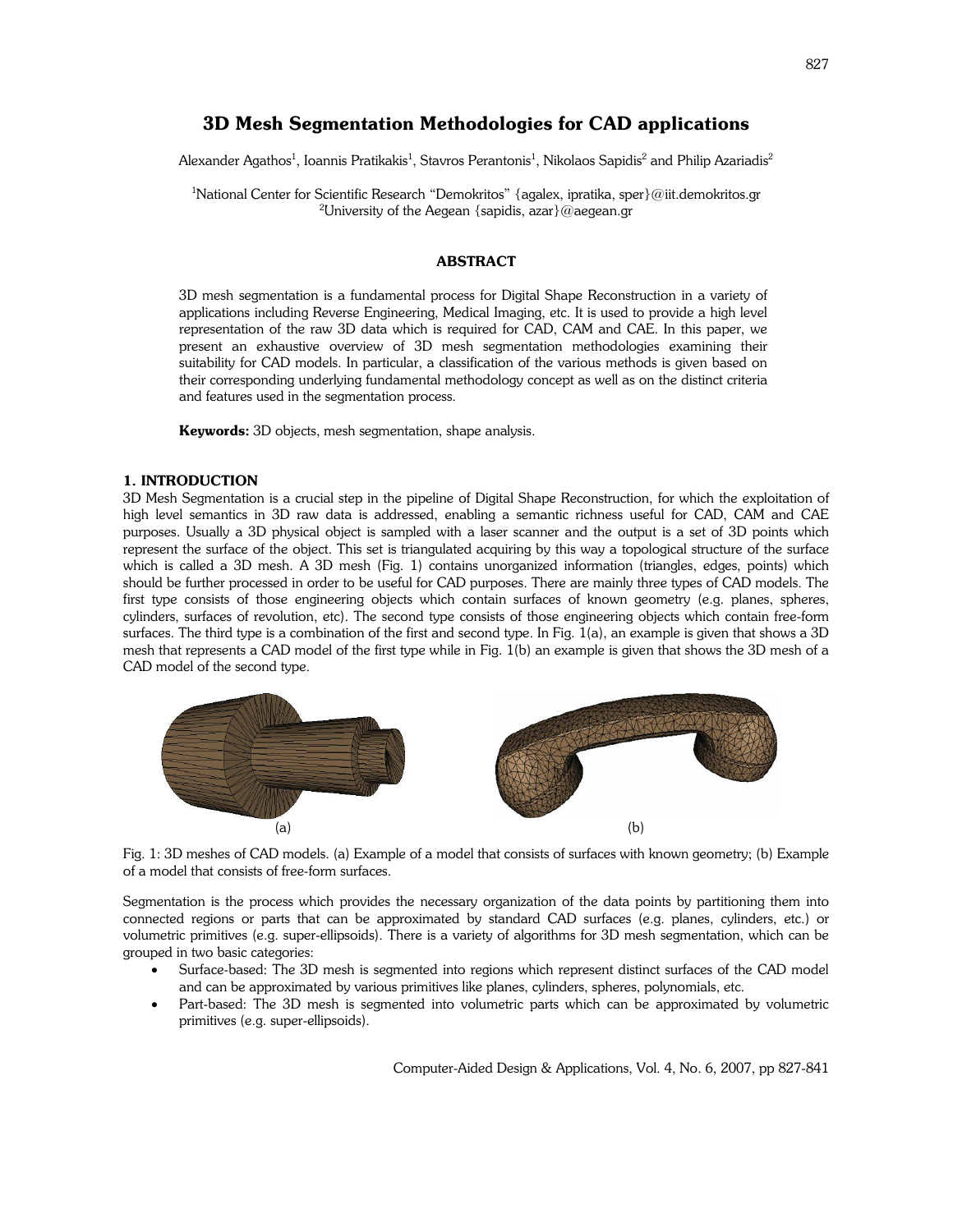828

The quality of segmentation is a crucial issue that is directly related to the corresponding application which imposes particular requirements. For surface-based algorithms it is usually required that (i) the boundaries of the segmented regions should be smooth; (ii) the extracted regions should be able to be approximated by smooth surfaces; and (iii) the boundaries where the regions meet should allow certain types of continuity (like  $C^1$  or  $C^2$ ) to hold for the approximating surfaces. For part-based algorithms a variety of criteria can be used in order to be able to extract the meaningful parts of the object. The most used criterion is the minima rule introduced by Hoffman and Richards [12] which states that an object is segmented by human perception at areas of concavity. This criterion has been adopted by many researchers [17-18], [22-23], [27], [30-31], [46-47] to segment 3D meshes. The quality of segmentation is also directly dependent on the type of the CAD object that is being processed. Different algorithms work better for each CAD object type.

In this paper, an exhaustive overview for 3D mesh segmentation is presented. The aim of this paper is twofold: (i) to categorize and outline these algorithms and (ii) to pinpoint advantages and disadvantages.

The remainder of this paper is structured as follows: In Section 2, a formal definition of the segmentation process is introduced as well as other definitions that facilitate clarity of method's description. In Section 3, a classification of the various algorithms for mesh segmentation is presented along with their corresponding description. Finally, in Section 4, conclusions are drawn.

#### 2. DEFINITIONS

In this section, we introduce a set of definitions that are appropriate for the understanding of the methods that will be described. Let S be the set of either the vertices, edges or faces of the mesh. Segmentation of a mesh  $M$  is called the partitioning of  $S$  into  $k$ -disjoint connected sets, i.e:

$$
\bigcup_{i=1}^{k} S_i = S, \quad S_i \subset S, \quad S_i \cap S_j = \emptyset, \quad i, j = 1...k, \quad i \neq j \tag{0.1}
$$

The segmentation of a mesh depends on criteria which dictate which elements of S belong to the same partition. These criteria are built upon the segmentation objective which in turn depends on the application / context. However, there seem to be common constituents in the general objectives of many segmentation algorithms, see Shamir [38, 39].

A widely used function introduced by Hilaga et. al. [15] represents the magnitude of a protrusion on the surface M. The protrusion function on a point  $u$  on  $M$  is the sum of its distances from all surface points, defined as:

$$
m(u) = \int_{p \in \mathcal{M}} g(u, p) d\mathcal{M}
$$
 (0.2)

where  $g(u, p)$  denotes the geodesic distance of the surface points u, p. Large values of m denote that u belongs to a protrusion while small values denote that  $u$  is near the center of the surface, see Fig. 2.



Fig. 2: Chromatic representation of the protrusion function, blue color denotes small values of m, red denotes large values and green denotes in between values.

The dual graph of a mesh is the graph for which nodes are the triangular faces and each node is connected with another if their representative triangles share a common edge. The triangles, which represent its nodes, will be referred as the dual triangles, see Fig. 3. For the sake of clarity, from now on, the parts that the object is segmented into will be called segmentation areas. The boundaries where segmentation areas meet will be called segmentation boundaries.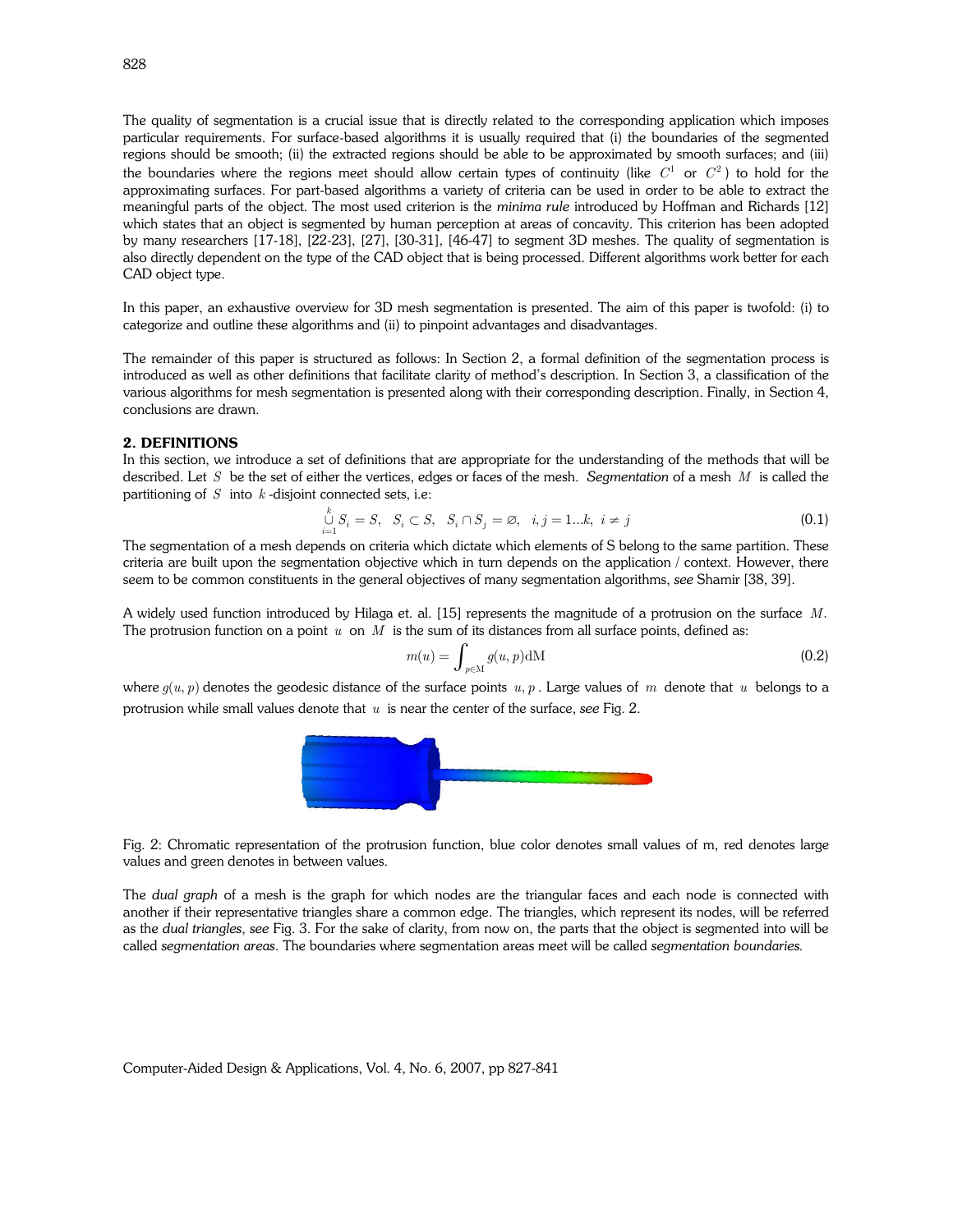

Fig. 3: The dual graph a mesh denoted by red lines.

### 3. CATEGORIZATION OF SEGMENTATION METHODS

In the literature, there are several algorithms for 3D mesh segmentation. These algorithms can be grouped into categories according to their core methodology. In our classification, we have identified the following categories: (i) Region growing; (ii) Watershed-based; (iii) Reeb graphs; (iv) Model-based; (v) Skeleton-based; (vi) Clustering; (vii) Spectral analysis; (viii) Explicit Boundary Extraction; (ix) Critical points-based; (x) Multiscale Shape Descriptors; (xi) Markov Random Fields and (xii) Direct segmentation. A detailed analysis of the aforementioned categories is given in the following.

#### 3.1 Region Growing

In this technique, segmentation areas are generated with the expansion of distinct seed elements (points, triangles, regions). In region growing, a set of rules is applied which will either permit or stop growing. In the literature, this set of rules is called either termination or growing criteria.



Fig. 4: Point A "grows" adding its neighbors in the segmentation area it belongs to.

For example, the segmentation area label of point A in Fig. 4 is attributed to its neighbors, thus expanding the segmentation area that it belongs to. This process is subsequently repeated until a termination criterion is satisfied. In this category, both surface-based and part-based algorithms can be found:

#### 3.1.1 Surface-based Algorithms

Besl and Jain [6] perform region growing in range images. They initially label the data points using the mean and Gaussian curvature. Using this labeling, they construct seed regions from which region growing will occur. Region growing is accomplished by fitting variable order bi-variate polynomials to the growing region and neighboring data points are added according to their compatibility with the approximating polynomial. Here the termination criterion is satisfied when the region can't grow any further. Their algorithm has been later extended by Vieira and Shimada [42] to 3D meshes.

Sapidis and Besl [36] also perform region growing in range image data which are segmented in  $N$  quasi-disjoint regions that can be approximated by  $N$  polynomial functions in a way that (i) the distance between a point of the region and its associated polynomial is smaller than a threshold; (ii) the total number of data elements contained in each region is maximized and (iii)  $C^1$  or  $C^2$  continuity can be enforced between adjacent polynomials. Region growing starts with a seed region to which a polynomial is fitted. This region grows according to a distance and orientation criterion and the approximating polynomial of the expanded region is computed. The process continues until there can be no further expansion. Here the termination criterion is satisfied when there can be no further growth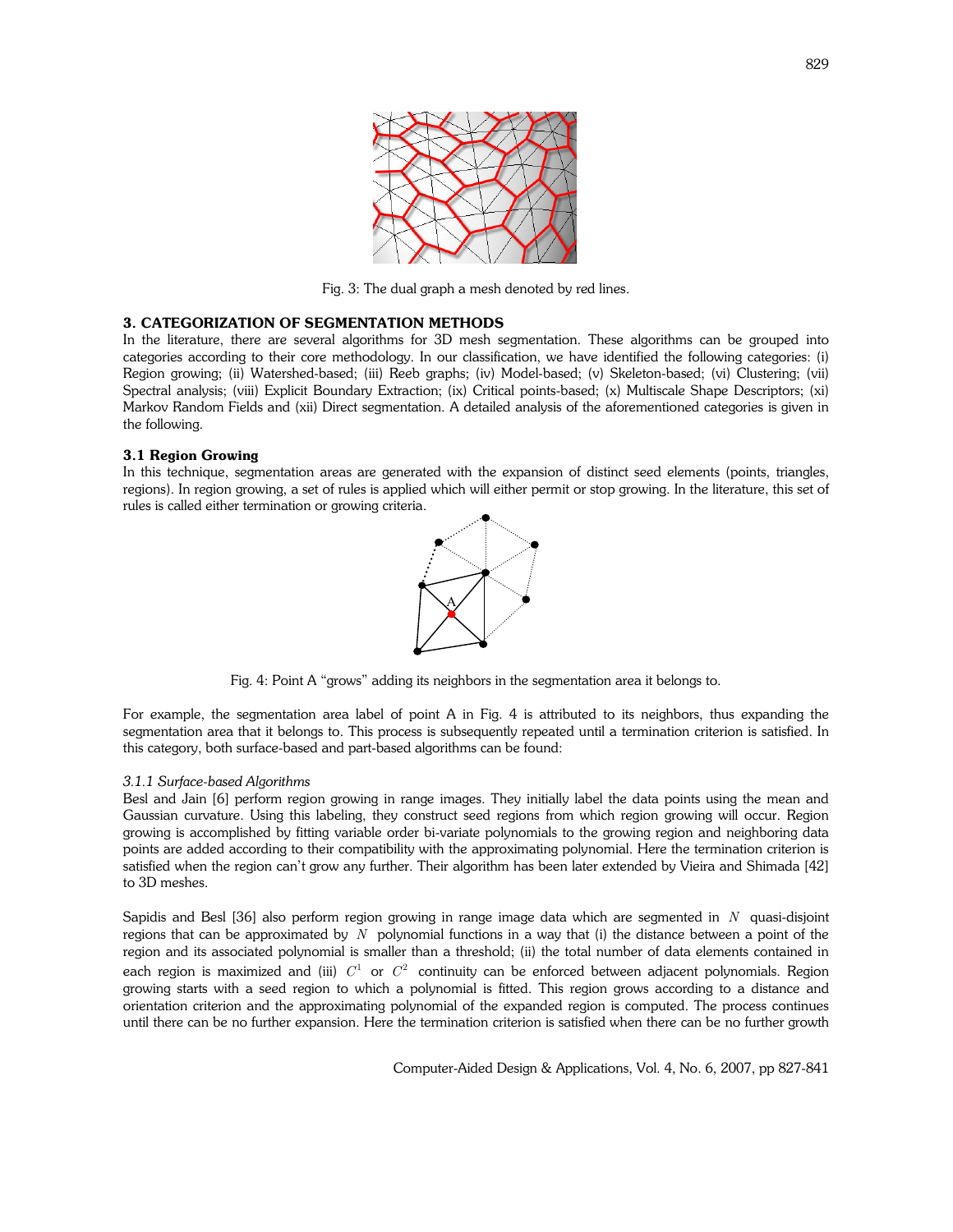of the region within a certain polynomial fitting tolerance. A strong advantage of their algorithm is that the approximation surface of the segmented part and the part itself is found simultaneously while conforming to the constraints that the authors have set.

Lavoue et. al. [20] classify the vertices according to the absolute values of their principal curvatures into  $k$ -clusters using the  $k$ -means algorithm, where  $k$  is user defined. They also detect sharp edges (edges for which the dihedral angle of the incident triangles exceeds a threshold) and sharp vertices (vertices belonging to a sharp edge). The growing criterion in this case adds to the region neighboring triangles which do not share a sharp edge and all of their vertices are either sharp or belong to the same cluster.

### 3.1.2. Part-based Algorithms

Zhang et. al. [46] label the points according to their Gaussian curvature. Following the minima rule, by thresholding, they label points of high negative Gaussian curvature as boundary points. Then, by selecting randomly seed points among the non-boundary points they proceed in region growing. The growing criterion here does not add neighboring points which belong to the boundary or those that are already added to the region. Results of this algorithm are shown in Fig. 5. An advantage of this method is that it is very simple to implement. One of the disadvantages is that the output depends heavily on the choice of the user defined threshold.



Fig. 5: (a) A 3D mesh of a distributor cap; (b) its corresponding segmentation (taken from [46]).

Zuckerberger et al [48] extract the segmentation areas with a flooding of the dual graph. Specifically, their segmentation technique begins from a node traversing the graph using a Depth First or Breadth First Search. This traversal incrementally collects faces as long as they form a convex segmentation area. The termination criterion here is satisfied when convexity is violated. In the case of convexity violation, a new segmentation area is created from an unvisited node and the traversal is resumed. The main problem with this approach is over-segmentation which the authors propose to tackle by favoring merging of smaller segmentation areas to neighboring larger ones.

Leonardis et. al. [24] use the region growing method and the recover-and-select paradigm in order to recover volumetric parametric primitives (superquadrics) from range data. The segmentation process consists of two stages which are combined iteratively : (i) Model Recovery stage : Seed areas of points are selected from the range image to which Superquadrics are fitted. These elements are expanded adding neighbouring points and a new superquadric is fitted. The growing criterion for the model expansion is based on an average error-of-fit measure which uses the radial Euclidian distance metric. (ii) Model-selection which, as the name implies, selects those models that produce the simplest description, i.e. it selects the minimal number of superquadrics which describe the data while keeping low the deviations between the data points and the chosen superquadrics. The iteration between (i) and (ii) is repeated until the remaining superquadrics are completely recovered. It has to be noticed that the segmentation areas created in the region growing process are not mutually exclusive.

# 3.2 Watershed-based

In this category, the segmentation is achieved in analogy to the way that water fills a geographic surface (Fig. 6). As the water floods its basins there will be points where flood regions meet. These points construct the watershed lines that divide the surface into distinct regions. The flooded basins are called catchment basins and they represent segmentation areas.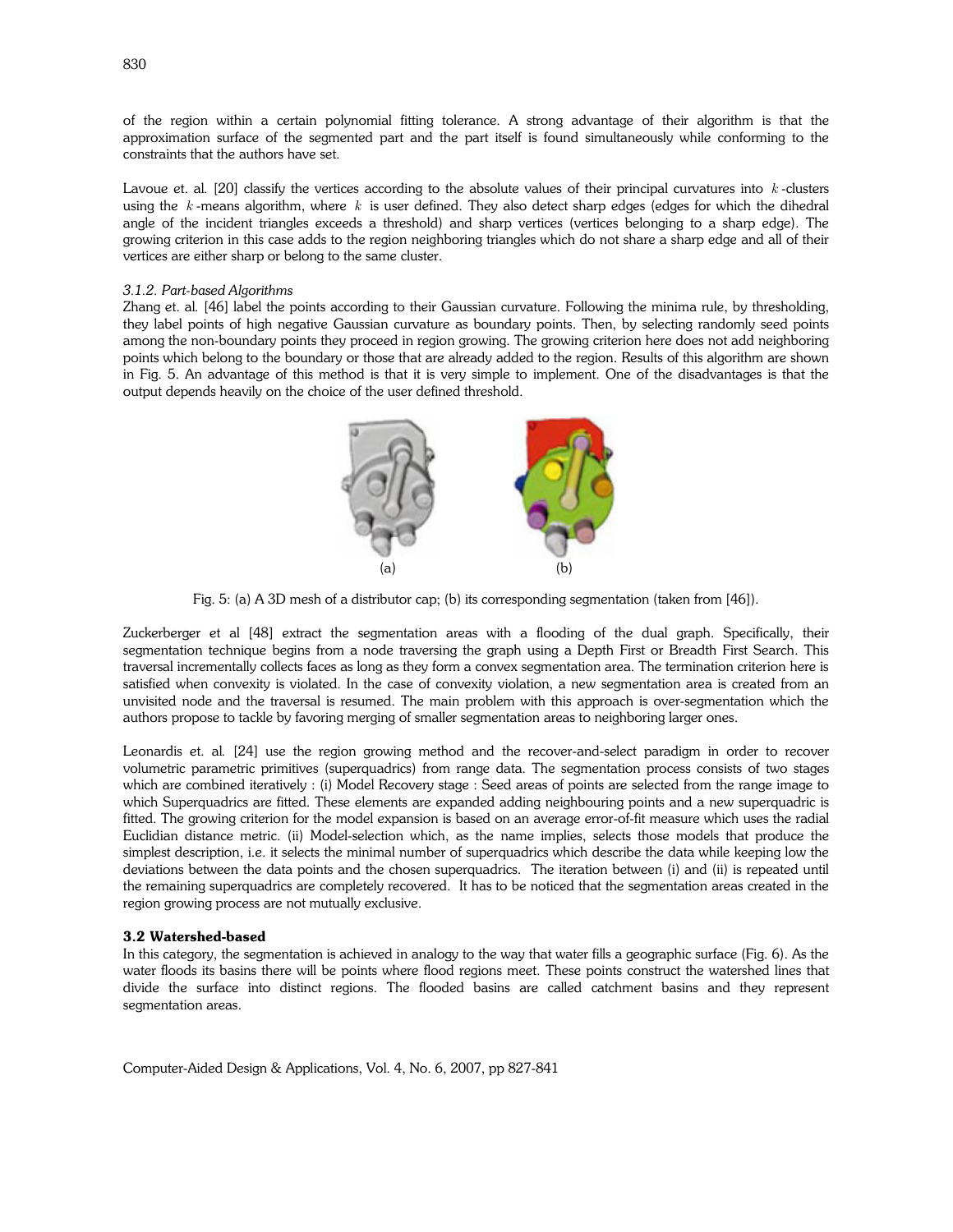Initially, the watershed transformation was used for 2D/3D Image segmentation (see for example [33], [43]). Mangan and Whitaker [28] were the first to extend it to 3D meshes. For segmentation purposes, the watershed algorithm is not applied to the original 3D Mesh but it is applied to a transformed version based on a watershed function  $f:\real^3\to \real$ that guides the watersheds to identify the crest lines of the mesh. There is a one-to-one correspondence between the minima of  $f$  and the catchment basins.

From the algorithmic point of view, the extraction of catchment basins can be achieved in two ways: (i) Steepest Path Following, where a point on the surface follows its steepest path and slides to a local minimum of f. This point and the followed path belong to the segmentation area that corresponds to the minima of the catchment basin; (ii) Flooding, where the algorithm is flooding its topographic relief starting from its local minima. One of the main disadvantages of the watershed segmentation is that most of the time it leads to over-segmentation. One solution to deal with this is by merging areas based upon different criteria.



Fig. 6: (a) Initial flooding of the geographic surface. (b) Watershed line emerged at a certain flooding level.

As in the previous category, both surface-based and part-based algorithms have been addressed:

#### 3.2.1 Surface-based Algorithms

The majority of the algorithms use curvature as the watershed function: In [34] various types of curvature have been used like the Gaussian, the Mean, the Absolute, etc. In [28] the square root of the "deviation from flatness" has been used (  $D=\sqrt{k_1^2+k_2^2}$  ,  $k_1$  ,  $k_2$  principal curvatures). The basic drawback of the above approaches is that the segmentation boundaries are not smooth as well as that they can only segment at regions of high curvature.

Zuckerberger et. al. [48] use the edges of the triangles to flow to the minimum. By this method, a better segmentation is achieved in some cases where the vertices of the input mesh might not be dense enough to define the catchment basins. In this work, the dihedral angle of adjacent to the edges triangles is used as a watershed function. The main disadvantage of this method is that due to the small local support of the dihedral angle it is susceptible to noise, thus leading to oversegmentation.



Fig. 7: (a) A "cup" model after thresholding and application of the morphological operators on the minimum curvature (the points above the threshold are shown with black color while points below the threshold are shown in white). (b) The segmentation of the cup is illustrated with colours denoting different regions (taken from [30]).

#### 3.2.2. Part-based Algorithms

Page et. al. [30, 31] implemented a scheme that diminishes the problem of over-segmentation. In this scheme, the basins are filled until a certain point which is determined by thresholding and the application of 3D morphological operators [35] on the minimum curvature. Afterwards, the basins continue to be filled with a flooding watershed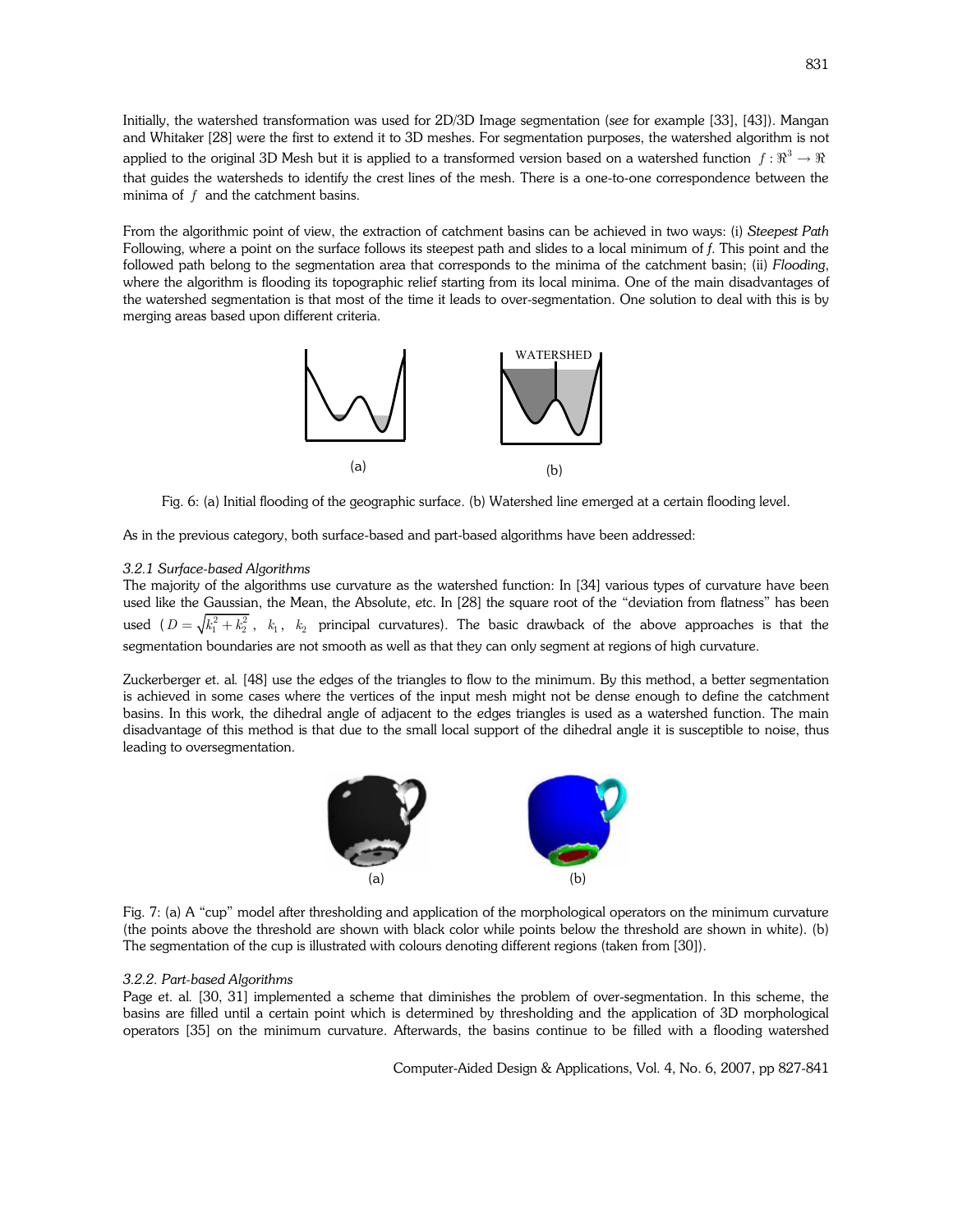algorithm using as watershed function the normal curvature. The process is illustrated in Fig. 7. As can be seen in Fig. 7(b) the segmentation boundaries in this method may not be smooth.

#### 3.3 Reeb Graphs

In this method, a graph structure called reeb graph is used for segmentation. Let  $f: M\subseteq \real^3\to \real$  , where  $M$  is a three dimensional surface. The Reeb graph of the surface M is the quotient space [1] of f in  $M \times \mathbb{R}$  generated using the following equivalence relation:

$$
(u_1, f(u_1)) \sim (u_2, f(u_2)) \Leftrightarrow \begin{cases} f(u_1) = f(u_2) \\ & \& \\ u_1, u_2 \text{ lie in the same connected component of} \\ & f^{-1}(f(u_1)) \end{cases} \tag{0.3}
$$

If for example, f is a height function which returns the z coordinate of a point on a surface  $M$ , then the equivalence classes of the Reeb Graph of a surface  $M$  are contours perpendicular to the height direction, see Fig. 8.



Fig. 8: A torus object associated with the height function  $f(x,y,z)=z$  . The two points  $u_1, u_2$  on the mesh belong to the same connected component, thus  $(u_1, f(u_1))$ ,  $(u_2, f(u_2))$  are equivalent.

Antini et. al. [2] quantized the protrusion function in order to do segmentation. For example the quantization (in 7 bins) of the protrusion function (see section 2) of a human model is illustrated in Fig. 9(a). Based on this quantization a discrete Reeb graph can be constructed. Their segmentation objective is to acquire perceptually meaningful components. Antini et. al. managed to cope with over-segmentation by simplifying the Reeb Graph.



Fig. 9: (a) Quantization in 7 levels, (b) The Discrete Reeb Graph which corresponds to the quantization (c) The Segmentation areas after the simplification of the Reeb Graph (d) The Simplified Graph (taken from [2]).

While Antini et. al. manage to acquire perceptually meaningful components the boundaries between regions are not positioned at areas of concavities as expected by the minima rule. Although their algorithm is not used to segment CAD objects it could be considered for part-based CAD model segmentation due to their Reeb-graph simplification process which groups together parts with similar geometric characteristics.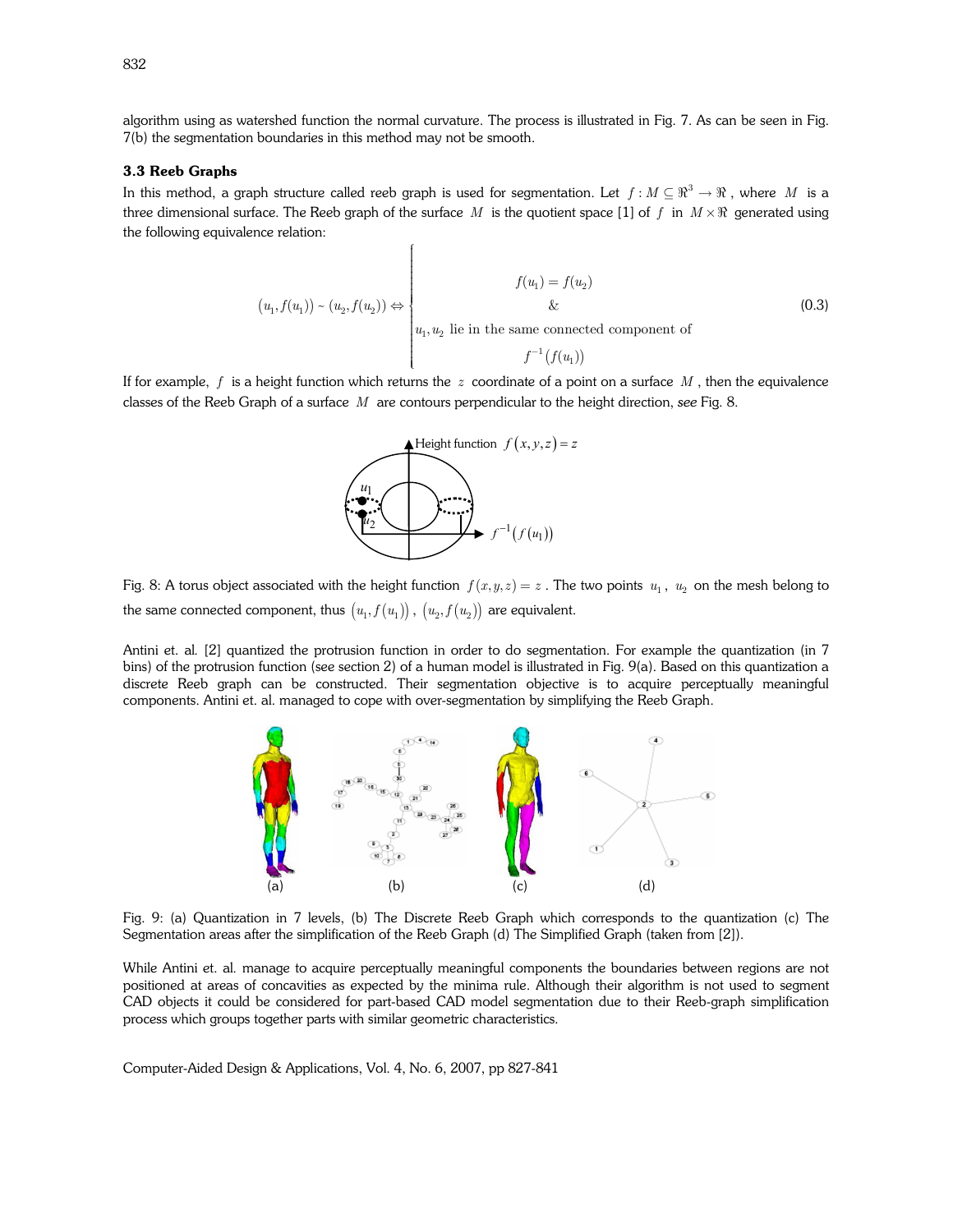# 3.4 Model-based

In this method, a surface model of the mesh is constructed in order to achieve segmentation. Wu and Levine [45] use the distribution of electrical charge across the surface in order to do segmentation. Specifically they used the property that the density charge is very low at areas of deep concavities of the surface and very high at areas of high convexities of the surface. According to the minima rule, segmentation areas will reside on areas of the mesh where minima in the density charge occur. Their algorithm trace contours on the object where minima in the local density charge exist. These contours are the segmentation boundaries.

One of the advantages of this method is that it uses a global characterization of the surface to find concavities while most other methods use local characterization like curvature. This makes it less sensitive to noise. Disadvantages of this method is that it can only trace segmentation boundaries surrounded by concavities and that it can only work on surfaces which don't have any other concave areas except from those that contain segmentation areas. Their segmentation algorithm belongs to part-based algorithms and can be used to extract parts which can be represented by volumetric primitives useful in CAD applications like object recognition.

#### 3.5 Skeleton-based

In this method, the skeleton of the object guides the segmentation algorithm. In Li et. al. [25], the skeleton of the object is constructed by performing simplification of the surface using the edge contraction method [14]. The segmentation areas of the object are extracted by using a plane which sweeps the mesh along the skeleton edges. The intersection of the plane and the mesh consists of one or more polygon contours. The segmentation areas are extracted by examining the way that these contours alter as the sweep plane moves. For this purpose, a parametric geometric and topological function is defined on these contours. The contours which contain critical points of these functions signify segmentation boundaries.

A disadvantage of this method is that due to the application of smoothing filters on the parametric functions there can be cases where small scale structure disappear. This segmentation algorithm is part-based.

#### 3.6 Clustering

In this category, segmentation is achieved either by an iterative clustering approach where a k-means algorithm is applied or by a hierarchy of cluster elements (triangles. points, etc.) approximated by a primitive (plane, sphere, etc.). Similar to previous approaches, surface-based and part-based algorithms can be found.

#### 3.6.1. Surface-based Algorithms

Garland et al [10] propose a hierarchical clustering methodology suitable for applications that use 3D models with close to planar segmentation areas. Specifically, they do edge contraction on the dual graph of the mesh. The edge contraction cost is based on planarity, orientation bias and shape bias measures. The contraction sequence is settled by a priority queue which sorts the dual edges of the dual graph according to the contraction cost. This algorithm can be used for CAD model segmentation where planar regions should be extracted.

Inoue et al [16] use a clustering algorithm similar to Garland [10] which is used to simplify the CAD model structure. The edge contraction cost is based on the following criteria : (i) area size - The area of a region should be large enough with respect to a mesh element area; (ii) border smoothness - The boundary of a region should be as smooth as possible; (iii) region flatness - Each region should be as flat as possible.

Attene et al [3] use the same hierarchical clustering as in [10] to classify the mesh triangles into clusters that can be approximated by a plane or sphere or cylinder primitive. The contraction cost of a dual edge is the minimum of the errors generated after fitting the plane, sphere and cylinder primitives to the triangles of the merged regions. The primitive corresponding to the minimum fitting error approximates the cluster. Their algorithm can provide a hierarchy of regions approximating planes, spheres and cylinders. It can give a high-level structure to the model useful for semantic interpretation purposes. The only drawback is that it approximates only a narrow range of surfaces (planes, spheres, cylinders).

Gelfand and Guibas [11] base their hierarchical clustering technique on slippable motions. These are rigid motions which, when applied to the shape, slide their transformed version against the stationery version without forming any gaps. This happens when the instantaneous motion at each point is tangent to the mesh. A kinematic surface is a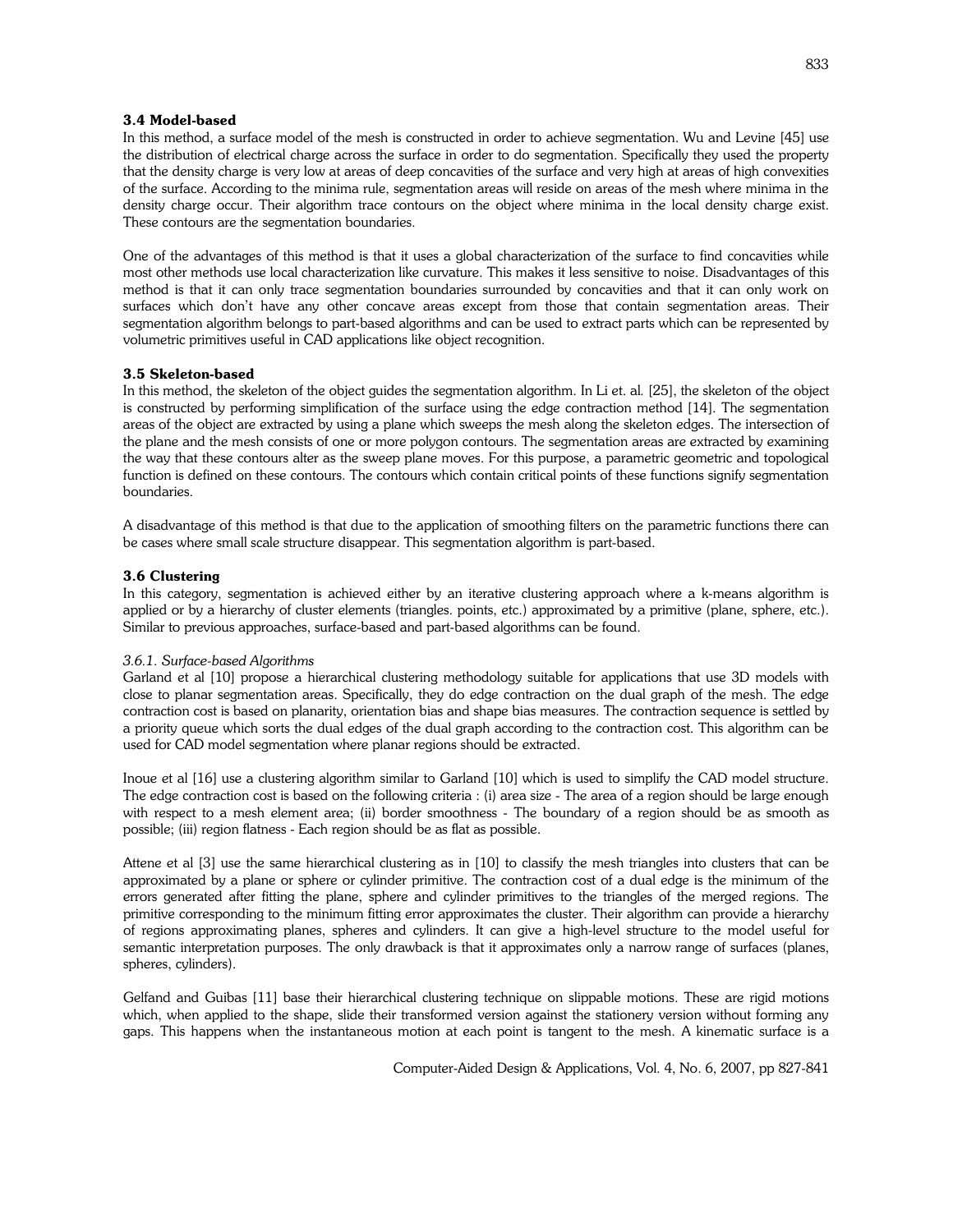surface which has a slippable motion. A slippable component is a collection of vertices from the mesh which can be approximated by a kinematic surface. Their algorithm segments the input surface into a set of slippable components using a hierarchical clustering technique similar to [10] on the point set of the mesh. Their segmentation algorithm can be used in CAD model applications in order to extract planes, spheres, cylinders, linear extrusion surfaces, surfaces of revolution and helical surfaces.

#### 3.6.2. Part-based Algorithms

Shlafman et al  $[41]$  use the  $k$ -means clustering algorithm for segmentation. Their segmentation scheme clusters triangles and proceeds as follows: (i) compute the distances between each triangle pair; (ii) compute the triangle cluster representatives; (iii) assign all other triangles to their nearest representative and (iv) update the representatives by minimizing the sum of distances between the triangles belonging to the cluster and the representative. The distance function between each pair of adjacent triangles is a weighted sum of the geodesic distance of the barycenters and the angle between the triangles.

Katz and Tal  $[17]$  use a hierarchical fuzzy k -means algorithm to segment the object. As in Shlafman et. al.  $[41]$ , their algorithm clusters triangles with a distance function which is a weighted sum of the geodesic distance of the barycenters and the angle between the triangles. In the binary partitioning case, their algorithm partitions the mesh into two segmentation areas and a fuzzy area. The fuzzy area contains triangles that should be assigned to one of the two segmentation areas. This decision is made by a minimum cut algorithm, which cuts the fuzzy area into two regions separated by deep concavities. A segmentation example is shown in Fig. 10. The advantage of this method is that it segments the mesh into meaningful components and at deep concavities, which conforms to the minima rule (see Section 2). A disadvantage is that when the segmentation boundary is not surrounded by concavity, the minimal cut may not always find the optimal segmentation boundary.



Fig. 10: Segmentation of a mechanical part (taken from [17]).

It can be noticed that the clustering and region growing methods are rather similar in nature. In the iterative clustering approach the main difference is that the representatives get refined using a minimization function while in the region growing method the seed elements are selected only at the beginning of the algorithm and do not change. Also, the criterion which assigns an element of the mesh to a segmentation area is based on its distance from the representative in the iterative clustering approach while in the region growing approach the criterion is independent of the seed element. In the hierarchical clustering approach all elements can be regarded as seed elements at the first level of the hierarchy and then are merged at the finer level according to a criterion while in the region growing approach a few elements are regarded as seed elements which then expand adding non seed elements according to a criterion.

#### 3.7 Spectral Analysis

The spectral analysis method uses the eigenvalues of properly defined matrices based on the connectivity of the graph in order to partition a mesh.

Liu and Zhang [27] use spectral analysis on the dual graph of the mesh. They define an affinity matrix W with elements  $0 \le w_{ij} \le 1$  denoting the likelihood that faces  $i, j$  can be clustered into the same segmentation area. These elements are created using the distance function of Katz et. al. [17] and an exponential kernel. This type of matrix has been used successfully for clustering since it groups elements having high affinity, see for example [44]. Thus, using this matrix with distances defined by Katz et. al. [17], a meaningful segmentation can be achieved. Following the Polarization Theorem [7] and similar to [37], they construct a matrix V whose columns are the  $k$  largest eigenvectors of the normalized affinity matrix  $W_n$  and normalize each of the rows. Then they apply the k-Means clustering on the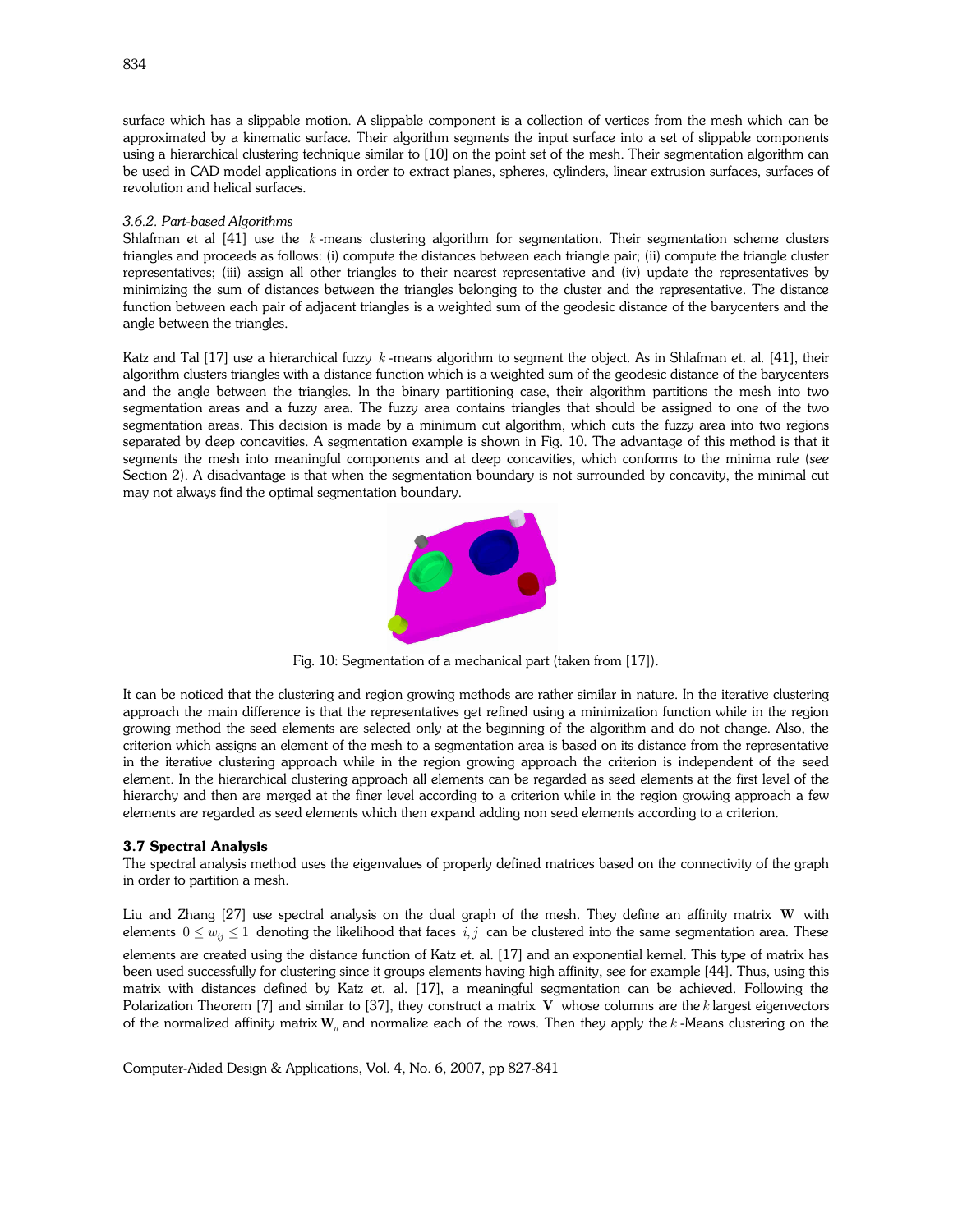row vectors of V using the standard Euclidian distance. Each of the above clustered vectors corresponds to the faces of the mesh, leading to segmentation. A segmentation example is shown in Fig. 11(a). One of the disadvantages of their algorithm is that they emphasize mostly in concavity. This means that they segment sometimes shallow concavities making the quality of segmentation of some areas low.

Zhang and Liu [47] use the affinity matrix as in Liu et. al. [27] to classify the mesh triangles into two segmentation areas in the same spirit as was done by Shi and Malik [40] in their Normalized Cut algorithm. In order to lower the complexity the affinity matrix is partially defined. Specifically it is constructed using the distances of two faces from all other faces. These two faces belong to perceptually different parts of the mesh. The two leading eigenvectors of this partial defined affinity matrix are extracted using Nyströms method [9] and are used in a line search algorithm to find the most salient cut which bipartitions the mesh. A segmentation example is shown in Fig. 11(b).

Both of the above algorithms are part-based and can be used for CAD applications.



Fig. 11: (a) The segmentation of a toy plane using [27] (taken from [27]). (b) Segmentation of a mechanical part using [47] (taken from [47]).

### 3.8 Explicit Boundary Extraction

In this method, the contours of the segmentation boundaries are extracted. Lee et. al. [22-23] explicitly extract the segmentation boundaries of the mesh. Specifically, they find feature contours on the mesh based on the minimum negative curvature. Afterwards, they select some of these contours and convert them to closed contours which are the segmentation boundaries. The selection is based on the protrusion function and the contours are closed by finding the shortest path on the mesh using as edge cost a weighted combination of a distance, normal, centricity and feature function. The validity of each of the contours is tested against the saliency of the segmented part (see [13]), and is further refined using a geometric snake [21]. Fig. 12 illustrates the whole process.



Fig. 12: Lee et al Boundary Extraction method (taken from [23]).

One of the main advantages of this method is that it produces smooth and closed segmentation boundaries which also pass a salience test. Sometimes though, the accepted contour may not cut the mesh into meaningful components with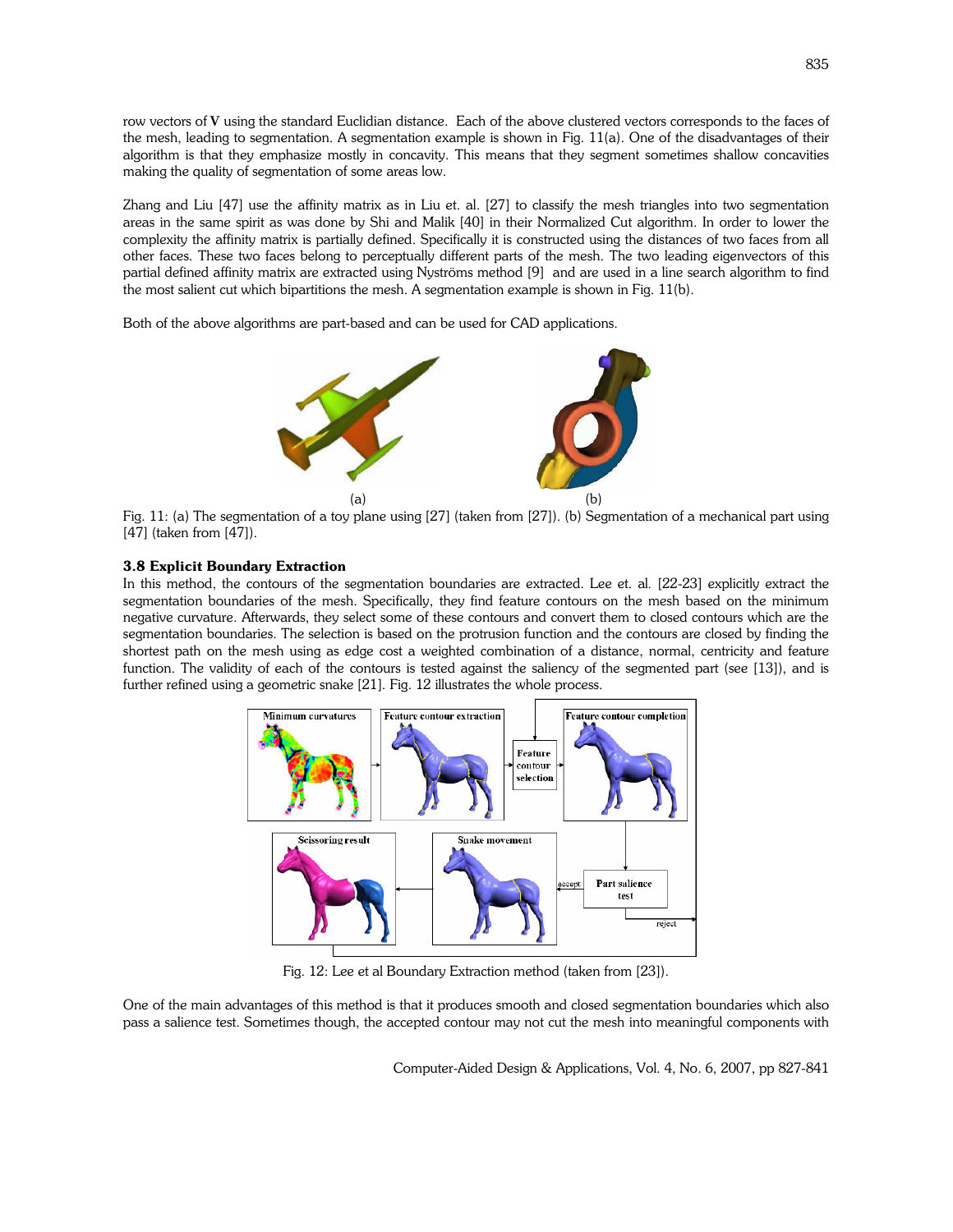a consequence of the need of a user to cut the mesh manually. It has to be noted also that the 3D object should be sufficiently sampled at its concavities in order for the algorithm to work properly. Their algorithm is part-based and they have shown its ability to segment CAD objects when the feature lines are restricted to sharp concave creases.

### 3.9 Critical Points-Based

Algorithms that follow this method use critical points defined on the mesh to guide segmentation. These critical points are salient features of the 3D mesh and are used to aid the segmentation process to distinct between the different protrusions of the mesh.

Katz et. al. [18] presented a segmentation method based on critical points defined on the mesh. They first transform the mesh into a pose invariant representation using the multi-dimensional scaling method (MDS) [8]. Then they find on this representation critical points. These critical points are local maxima of the protrusion function that belong on the convex hull of the representation. Afterwards they create a surrounding sphere of the representation and use it to mirror its points so that vertices of the central part of the object become external points of the sphere. The central part of the object will now belong on the convex hull of this mirroring which they call it as core. The vertices of the core and their incident triangles are extracted, thus, isolating all the critical points (with the exception of those that are close to each other). At the end the segmentation is further refined by a graph cut method that cuts on the concavities of the object similarly to [17]. Their segmentation algorithm is part-based and they have demonstrated its ability to segment CAD objects in [4], see Fig. 13.



Fig. 13: Segmentation of a CAD object (taken from [4]).

Lin et al [26] define also critical points on the mesh. They call them salient representatives. These representatives are local maximums of the protrusion function defined on the dual graph of the mesh. Each representative creates geodesic zones which are called locales. These locales are used to define a border function which identifies those locales containing the border of the protrusion. After finding these locales the minimum cut algorithm of Katz and Tal [17] is used to separate the protrusion from the rest of the object. An advantage of their method is that it can identify the protrusions of a mesh even if they are very noisy. A disadvantage is that their algorithm works well only on meshes that have protrusions. Their segmentation algorithm is part-based and can be suitable to segment protrusions in CAD models.

# 3.10 Multiscale Shape Descriptors

In this category, multiscale shape descriptors are used to describe the mesh and extract components. Mortara et. al. [29] segment the mesh by describing descriptors of shape features at different scales. At each point they use a set of spheres of radii  $R_i$  and intersect them with the mesh  $M$  . The number of intersections characterizes the shape of the

3D neighborhood around a point on different scales. If there is one intersection then different features can be extracted, for example the point can be a tip or a pit or a mount or a dip. If there are two intersections then the feature can be a limb, a well, a joint, etc. If there are three or more intersections then the point is named a split. After labelling all the vertices with a shape feature, a flooding technique on the mesh is used in order to acquire segmentation areas corresponding to a shape feature at a given scale. This algorithm is surface-based and can be used for segmenting CAD models into feature regions at various scales.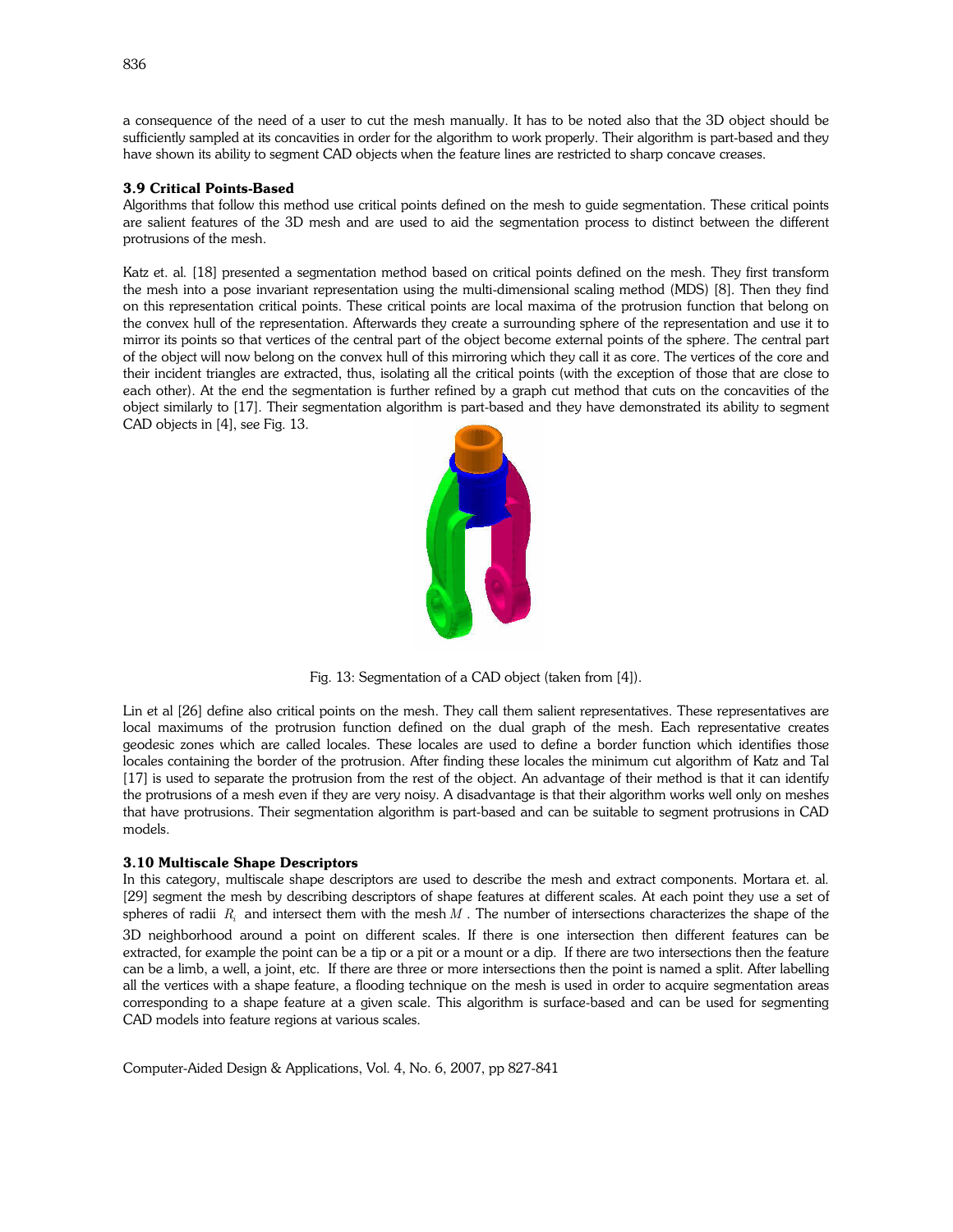### 3.11 Markov Random Fields

Pichler et. al. [32] used Markov Random Fields to acquire the segmentation of a range view scan. They first create a hierarchical Markov process in order to acquire noiseless shape index [19] values at the vertices. Afterwards they use Markov Random Fields for the extraction of contiguous convex areas (segmentation areas) which are partitioned by deep concavities. The minimization that this process requires uses the shape index and the curvature information. Their algorithm is part-based and can be used for CAD applications involving object recognition.

### 3.12 Direct Segmentation

Benko and Varady [5] introduced the Direct Segmentation Method in which the CAD model is segmented into smaller regions where the 3D points belonging on sharp or various sort of smooth edges are disregarded. These regions are later approximated by a hierarchy of surfaces. The hierarchy starts from simple surfaces like planes, spheres, cylinders, tori and move to more complicated ones like surfaces of linear extrusion and surfaces of revolution, ending with smooth multiple region surfaces (satisfying  $G<sup>1</sup>$  continuity) which are further subdivided until simpler surfaces of the hierarchy are found. Their algorithm is surface-based.

# 4. CONCLUSIONS

In this paper, we proposed a categorization of the existing 3D Mesh segmentation methods based upon their underlying fundamental methodology concept as well as on the distinct criteria and features used in the segmentation process. Furthermore, for each category we discuss the representations used for the segmented parts which can be either surface-based or part-based. The basic conclusions drawn in this paper will be discussed in the following for each representation, separately.

Surface-based: In the case of CAD models that consist of surfaces with known geometry the segmentation algorithms should be able to segment the surface into regions of known geometry (planes, spheres, cylinders etc.). Thus, the effectiveness of a segmentation algorithm for this type of models lies in its ability to discriminate between the different surfaces that exist in the model. The segmentation of this type of models gives also a direct high level representation to the object since it provides knowledge about the type of surfaces that the regions represent. The algorithms that can deal with this type of models are reported in [3, 5, 11]. In the case of CAD models which consist of free form surfaces there is a variety of ways that an algorithm can partition the mesh since the 3D object consists of surfaces of arbitrary form. The aim is to extract regions which can later be fitted by parametric surfaces, see for example [36]. In the case of CAD models which consist of both free form surfaces and surfaces of known geometry, one can adapt all methods related to the free form surface case. Concerning the proposed criteria set at the introduction, their importance depends on the particular application. There are not only cases in which it is desired to acquire smooth boundaries in order to achieve  $C^1$  or  $C^2$  continuity at the boundaries of the approximating primitives [36], but also there exist cases in which the focus is on the acquisition of points that belong to each region treating the extraction of boundaries as a post process [5].

Part-based: In part-based representation the main objective is to acquire volumetric parts. In this representation type the CAD model type is not important since the segmentation objective is not to extract the surfaces that exist on the surface but to acquire volumetric parts using various methods and criteria. From all algorithms, the most popular are those that use the minima-rule to segment the mesh. Therefore the measure of quality in this case lies in the algorithm effectiveness to utilize the minima rule [17-18], [22-23], [27], [30-31], [46-47]. The most crucial issue when dealing with the minima rule is noise. Most algorithms use dihedral angles or principal curvatures to detect concavities, which are susceptible to noise and can mislead them to detect false segmentation boundaries. Furthermore, in part-based representation a good partitioning is achieved when the segmentation boundaries are completely surrounded by deep concavities, otherwise, fuzzy segmentation boundaries can occur. An exception to this can be exemplified by the algorithm of Lee et. al. [22- 23].

For the sake of clarity, by means of Tab. 1, we present the criteria as well as the features used for each segmentation method which was analysed in Section 3. As it can be observed, there is a great diversity in the criteria and features used for segmentation. However, some trends towards segmentation can be discerned. It can be seen that the geodesic distance and dihedral angles are widely used by many algorithms. The protrusion function is becoming also very popular in acquiring meaningful components. Primitives like planes, spheres, cylinders, etc which approximate the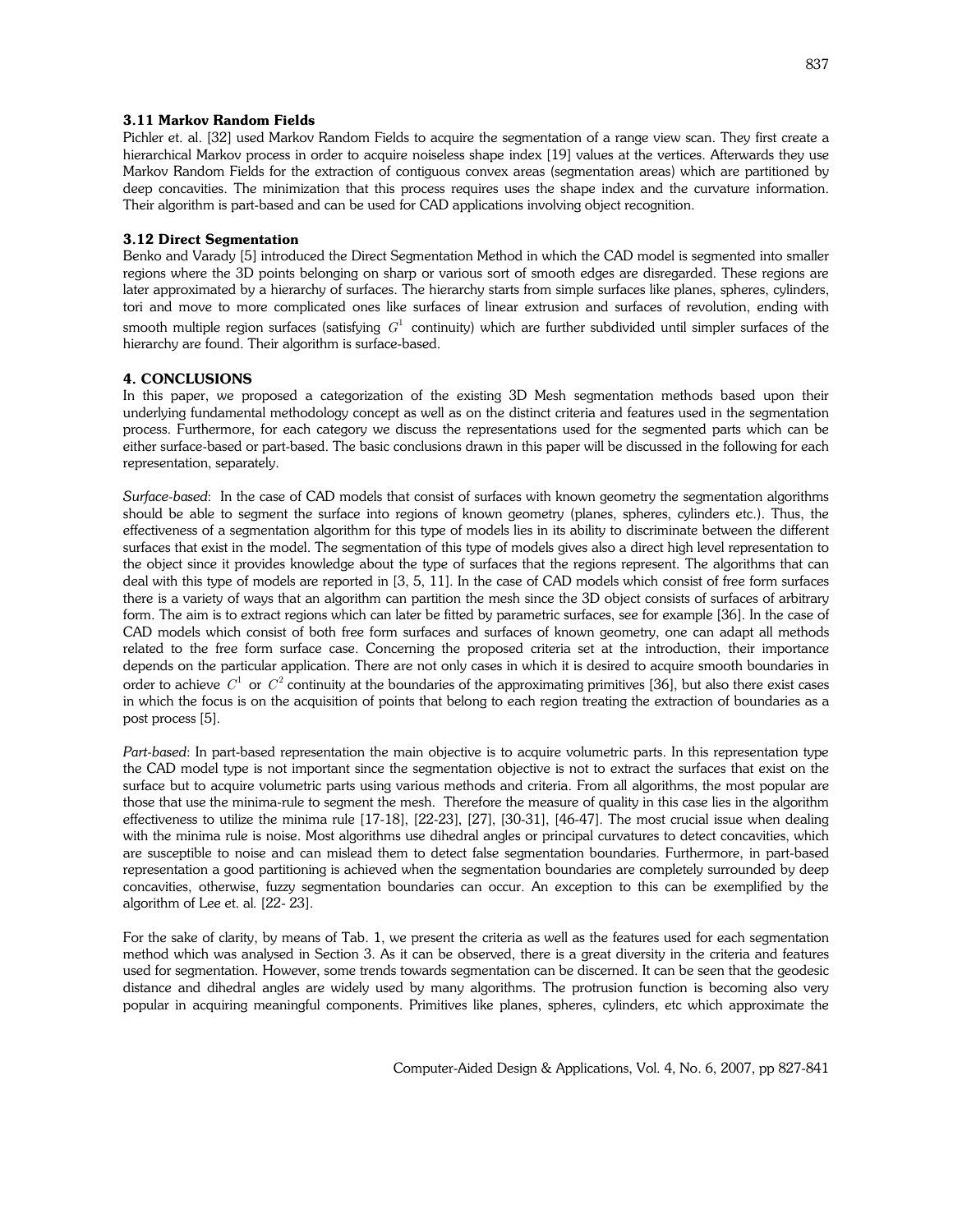segmentation areas are also very popular. Finally the curvature information is a basic foundation element of many segmentation algorithms.

From the overall analysis, it becomes evident that a successful partitioning depends on the application at hand which takes into account specific requirements. This means that a segmentation technique can produce meaningful results only if the corresponding features optimally support all required criteria suitable for the chosen application. Toward this end, the proposed structured overview on 3D mesh segmentation methodologies has the potential to provide the reader with meaningful hints for the selection of features and criteria given a particular CAD application.

| <b>METHOD</b>         | <b>AUTHOR</b>        | <b>FEATURES</b>                | <b>CRITERIA</b>                                 |
|-----------------------|----------------------|--------------------------------|-------------------------------------------------|
|                       | Besl and Jain [6]    | Variable-order                 | Distance of points from the polynomial          |
|                       |                      | approximating                  | surface, derivatives estimates of points close  |
|                       |                      | polynomials, , mean and        | to the polynomial surface derivatives           |
|                       |                      | gaussian curvature             |                                                 |
|                       | Sapidis and Besl     | Approximating                  | Distance of points from the polynomial          |
|                       | [36]                 | polynomial surface,            | surface, Normal orientation of points           |
|                       |                      | Normals of the point           | compared with the direction of the Z axis       |
| <b>Region</b>         |                      | cloud                          |                                                 |
| Growing               | Lavoue et. al. [20]  | <b>Principal Curvatures</b>    | A triangle is added to a region based on the    |
|                       |                      |                                | clustering of the Principal Curvatures          |
|                       | Zhang et. al. [46]   | Gaussian Curvature             | Gaussian Curvature value above a user           |
|                       |                      |                                | defined threshold                               |
|                       | Zuckerberger et.     | Dihedral angle of              | Convexity validation based on the dihedral      |
|                       | al. [48]             | adjacent triangles             | angles                                          |
|                       | Leonardis et. al.    | Superquadrics                  | Average error-of-fit between surfaces points    |
|                       | [24]                 |                                | and Superquadric                                |
|                       | Mangan and           | <b>Deviation from Flatness</b> | Points belong to the catchment                  |
|                       | Whitaker [28]        |                                | basins that the function f create               |
|                       | Pulla et. al. [34]   | Gaussian curvature,            | Points belong to the catchment                  |
|                       |                      | Mean curvature, Root           | basins that the function f create               |
|                       |                      | mean square curvature,         |                                                 |
| <b>Watershed</b>      |                      | Absolute curvature             | Watershed Function                              |
| based                 | Page et. al.[30, 31] | Minimum curvature,             | Points belong to a catchmnet basin              |
|                       |                      | Normal Curvature               | if their minimum curvature are                  |
|                       |                      |                                | above a threshold, additionally                 |
|                       |                      |                                | points are added to the segments                |
|                       |                      |                                | based on their normal curvature                 |
|                       | Zuckerberger et.     | <b>Dihedral Angles</b>         | Edges belong to the catchment                   |
|                       | al. [48]             |                                | basins that the function f create               |
| <b>Reeb Graphs</b>    | Antini et. al. [2]   | Mean Curvature,                | Discrete Reeb Graph Connectivity, Average       |
|                       |                      | <b>Protrusion Function</b>     | Mean Curvature                                  |
|                       | Wu and Levine        | Electrical charge density      | Boundary points are selected based on the       |
| <b>Model based</b>    | $[45]$               | distribution                   | minima of the electrical charge density         |
|                       |                      |                                | distribution                                    |
|                       | Li et. al. [25]      | Geometric and                  | Critical points of the geometric and            |
| <b>Skeleton based</b> |                      | parametric function            | parametric function define segmentation         |
|                       |                      |                                | boundaries                                      |
| <b>Clustering</b>     | Garland et. al. [10] | Plane, surface normals,        | Planarity, Orientation Bias and Compact         |
|                       |                      | irregularity measure           | Shape Bias                                      |
|                       | Inoue et. al. [16]   | Area and perimeter of          | Area size, Boundary Smoothness, Region          |
|                       |                      | regions, normals of            | Flatness                                        |
|                       |                      | surface                        |                                                 |
|                       | Attene et. al. [3]   | Plane, sphere and              | Points are clustered based on their best fit to |
|                       |                      | Cylinder primitives            | the plane, sphere and cylinder primitive        |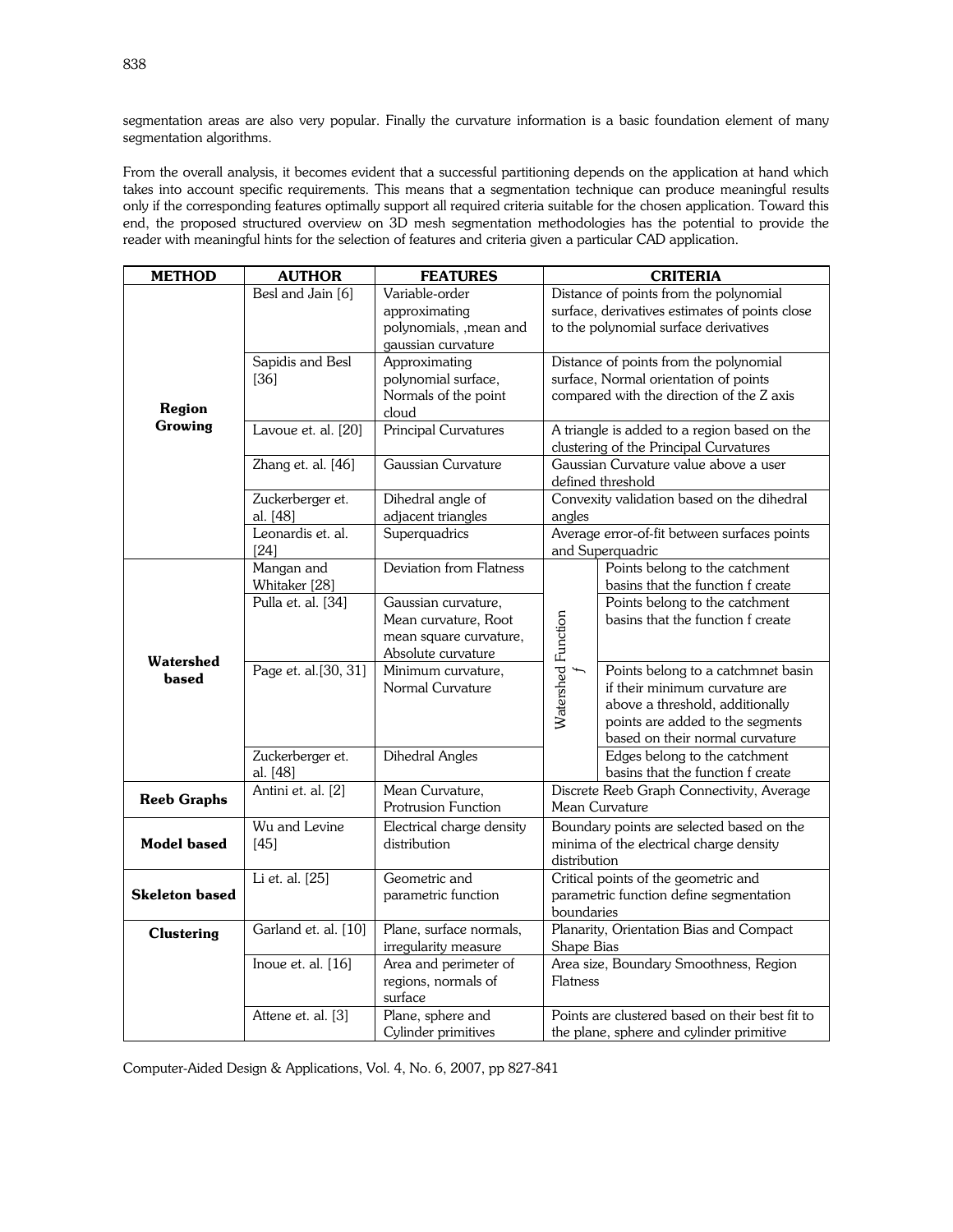|                                                         | Gelfand and<br>Guibas [11] | Slippable motions                                                                                              | The number and compatibility of slippable<br>motions define segmentation areas                                                                                   |
|---------------------------------------------------------|----------------------------|----------------------------------------------------------------------------------------------------------------|------------------------------------------------------------------------------------------------------------------------------------------------------------------|
|                                                         | Shlafman et. al.<br>$[41]$ | Geodesic distance and<br>dihedral angles                                                                       | Triangles are clustered based on a distance<br>function defined by a weighted sum of<br>geodesic distances and dihedral angles, the<br>weighting is set manually |
|                                                         | Katz and Tal [17]          | Geodesic distance and<br>dihedral angles                                                                       | Triangles are clustered based on a distance<br>function defined by a weighted sum of<br>geodesic distances and dihedral angles, the<br>weighting is set manually |
| <b>Spectral</b><br><b>Analysis</b>                      | Liu and Zhang<br>$[27]$    | Eigenvalues of the<br>affinity matrix                                                                          | Eigenvalue clustering of the affinity matrix<br>define the labeling of the triangles into<br>segmentation areas                                                  |
|                                                         | Zhang and Liu<br>[47]      | Eigenvalues of the<br>affinity matrix                                                                          | The two leading eigenvectors of the affinity<br>matrix define a bipartition of the triangle set                                                                  |
| <b>Explicit</b><br><b>Boundary</b><br><b>Extraction</b> | Lee et. al. [22, 23]       | Minimum Curvature                                                                                              | Centricity of the contour, Salience test                                                                                                                         |
| <b>Critical Points</b><br>based                         | Katz et. al. [18]          | Critical Points, Dihedral<br>angles                                                                            | Centrality of the points of the mesh                                                                                                                             |
|                                                         | Lin et. al. [26]           | Critical Points, Geodesic<br>Distance, Protrusion<br>Function,                                                 | Geodesic and Angular distances from critical<br>points of the mesh define zones where<br>possible segmentation boundaries belong                                 |
| <b>Multiscale</b><br><b>Shape</b><br><b>Descriptors</b> | Mortara et. al. [29]       | <b>Integral Gaussian</b><br>curvature, Contours<br>generated by the<br>intersection of sphere<br>with the mesh | Number of contours generated by the<br>intersection of sphere and surface                                                                                        |
| <b>Markov</b><br><b>Random Fields</b>                   | Pichler et al. [32]        | Shape Index,<br>Curvedness                                                                                     | Convexity                                                                                                                                                        |
| <b>Direct</b><br><b>Segmentation</b>                    | Benko and Varady<br>[5]    | Normal vectors, various<br>types of filters that<br>distinguishes between the<br>surfaces type                 | Points of the mesh are tested upon a<br>sequence of surface hypothesis in order to<br>determine to which type of surface they<br>belong                          |

Tab. 1: Features / criteria in 3D mesh segmentation algorithms.

# 5. ACKNOWLEDGMENTS

This research was supported by the Greek Secretariat of Research and Technology (PENED "3D Graphics search and retrieval" 03 E 520).

# 6. REFERENCES

- [1] Andreadakis, S.; Linear Algebra, Symmetria Editions, 1989.
- [2] Antini, G.; Berretti S.; Bimbo, A.Del; Pala, P.: 3D Mesh Partitioning for Retrieval by Parts Applications, Proc. IEEE International Conference on Multimedia & Expo (ICME'05), The Netherlands, 2005, 1210- 1213.
- [3] Attene, M.; Falcidieno, B.; Spagnuolo, M.: Hierarchical mesh segmentation based on fitting primitives, The Visual Computer, 22(3), 2006, 181-193.
- [4] Attene, M.; Katz S.; Mortara, M.; Patane, G.; Spagnuolo, M.; Tal, A.: Mesh segmentation A comparative study, International Conference on Shape Modeling and Applications (SMI06), Matsushima (JAPAN), 2006.
- [5] Benko, P.; Varady, T.: Direct segmentation of smooth, multiple point regions, Geometric Modeling and Processing, Wako, Saitama (JAPAN), 2002, 169-178.
- [6] Besl, P. J.; Jain, R.: Segmentation through Variable-Order Surface Fitting, IEEE PAMI, 10(2), 1988, 167-192.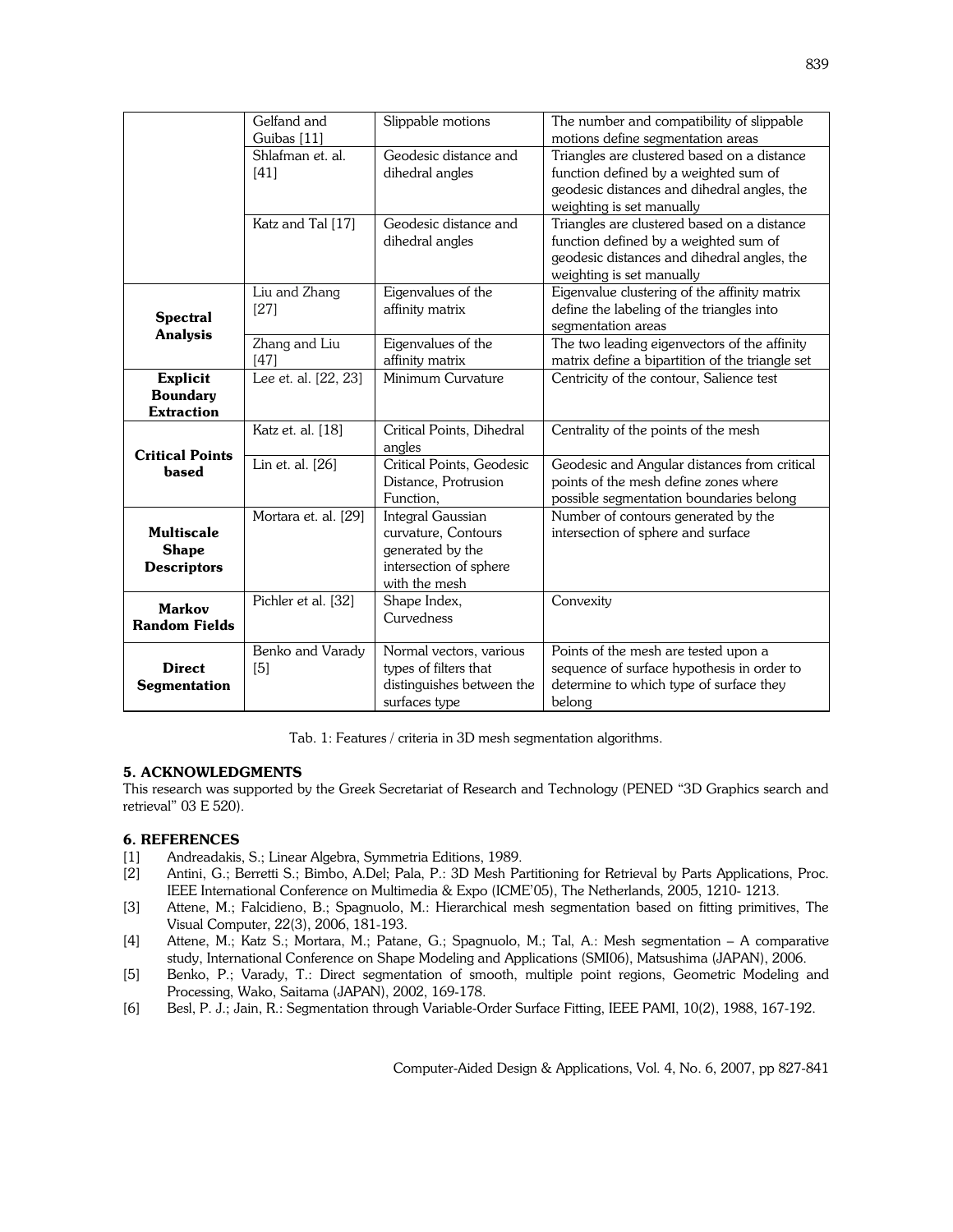- [7] Brand, M.; Huang, K.: A Unifying Theorem for Spectral Embedding and Clustering, Proceedings of the Ninth International Workshop on Artificial Intelligence and Statistics, 2003.
- [8] Cox, M.; Cox, T.: Multidimensional Scaling, Chapman and Hall, London, 1994.
- [9] Fowlkes, C.; Belongie, S.; Chung, F.; Malik, J.: Spectral Grouping Using the Nystrom Method, IEEE Pattern Analysis and Machine Intelligence, 26(2), 2004, 214-225.
- [10] Garland, M.; Willmott, A.; Heckbert, P. S.: Hierarchical face clustering on polygonal surfaces, Proc. Symposium on Interactive 3D Graphics, 2001, 49-58.
- [11] Gelfand, N.; Guibas, L. J.: Shape Segmentation Using Local Slippage Analysis, Eurographics Symposium on Geometric Processing (SGP), Nice (FRANCE), 2004, 214-223.
- [12] Hoffman, D.; Richards, W.: Parts of recognition, Cognition 18, 1984, 65-96.
- [13] Hoffman, D.; Singh, M.: Salience of visual parts, Cognition 63, 1997, 29–78.
- [14] Hoppe, H.: Progressive Meshes, ACM SIGGRAPH, 1996, 99-108.
- [15] Hilaga, M.; Shinagawa, Y.; Komura, T.; Kunii, T. L.: Topology Matching for Full Automatic Similarity Estimation of 3D, Proceedings of SIGGRAPH, Computer Graphics Proceedings, 2001, 203-212.
- [16] Inoue, K.; Takayuki, I.; Atsushi Y.; Tomotake, F.; Kenji, S.: Face clustering of a large-scale cad model for surface mesh generation, Computer-Aided Design, 33, 2001, 251-261.
- [17] Katz, S.; Tal, A.: Hierarchical Mesh Decomposition Using Fuzzy Clustering and Cuts, ACM Trans. on Graphics, 22(3), 2003, 954-961.
- [18] Katz, S.; Leifman, G.; Tal, A.: Mesh Segmentation using Feature Point and Core Extraction, The Visual Computer, 21(8-10), 2005, 649-658.
- [19] Koenderink, J. J.; van Doorn, A. J.: Surface shape and curvature scales, Image and Vision Computing, 10, 1992, 557-565.
- [20] Lavoué, G.; Dupont, F.; Baskurt, A.: Curvature tensor Based Triangle Mesh Segmentation with Boundary Rectification, IEEE Computer Graphics International (CGI'2004), Crete, Greece, 2004, 10-17.
- [21] Lee, Y.; Lee, S.: Geometric snakes for triangular meshes, Computer Graphics Forum (Eurographics 2002), 21(3), 2002, 229-238.
- [22] Lee, Y.; Lee, S.; Shamir, A.: Cohen-Or, D., Seidel, H.P.: Intelligent mesh scissoring using 3D snakes, Pacific Conference on Computer Graphics and Applications, 2004, 279–287.
- [23] Lee, Y.; Lee, S.; Shamir, A.; Cohen-Or, D.; Seidel H.-P., Mesh Scissoring with Minima Rule and Part Salience, Computer-Aided Geometric Design, 22(5), 2005, 444-465.
- [24] Leonardis, A.; Jaklic, A.; Solina, F.: Superquadrics for Segmenting and Modeling Range Data, IEEE PAMI, 19(11), 1997, 1289-1295.
- [25] Li, X.; Toon, T. W.; Huang, Z.: Decomposing polygon meshes for interactive applications, SI3D, 2001, 35-42.
- [26] Lin, H. S.: Liao, H. M.: Lin, J.: Visual Salience-Guided Mesh Decomposition, IEEE Int. Workshop on Multimedia Signal Processing, Siena (ITALY), 2004, 331-334.
- [27] Liu, R.; Zhang, H.: Segmentation of 3D meshes through spectral clustering, Pacific Conference on Computer Graphics and Applications, 2004, 298–305.
- [28] Mangan, A. P.; Whitaker, R. T.: Partitioning 3D surface meshes using watershed segmentation, IEEE Transactions on Visualization and Computer Graphics, 5(4), 1999, 308-321.
- [29] Mortara, M.; Patane, G.; Spagnuolo, M.; Falcidieno, B.; Rossignac, J.: Blowing Bubbles for Multi-Scale Analysis and Decomposition of Triangle Meshes, Algorithmica, 38(2), 2003, 227-248.
- [30] Page, D. L.; Koschan, A.; Abidi, M.: Perception-based 3D triangle mesh segmentation using fast marching watersheds, In Proc. of Computer Vision and Pattern Recognition, 2003, 27-32.
- [31] Page, D.; Abidi, M.; Koschan, A.; Zhang, Y.: Object representation using the minima rule and superquadrics for under vehicle inspection, In Proc. of 1<sup>st</sup> IEEE Latin American Conf. on Robotics and Automation, 2003, 91-97.
- [32] Pichler, A.; Fisher, R. B.; Vincze, M.: Decomposition of range images using Markov random fields, ICIP, 2004, 1205-1208.
- [33] Pratikakis, I.: Watershed-driven image segmentation, PhD Thesis, Vrije Universiteit Brussel (VUB), 1998.
- [34] Pulla, S.; Razdan, A.; Farin, G.: Improved curvature estimation for watershed segmentation of 3-dimensional meshes, manuscript (available online).
- [35] Rossl, C.; Kobbelt, L.; Seidel, H.-P.: Extraction of feature lines on tri-angulated surfaces using morphological operators, In Proc. of the AAAI Symposium on Smart Graphics, 2000, 71-75.
- [36] Sapidis, N.; Besl, P.: Direct Construction of Polynomial Surfaces from Dense Range Images through Region Growing, ACM Trans. on Graphics, 14(2), 1995, 171-200.